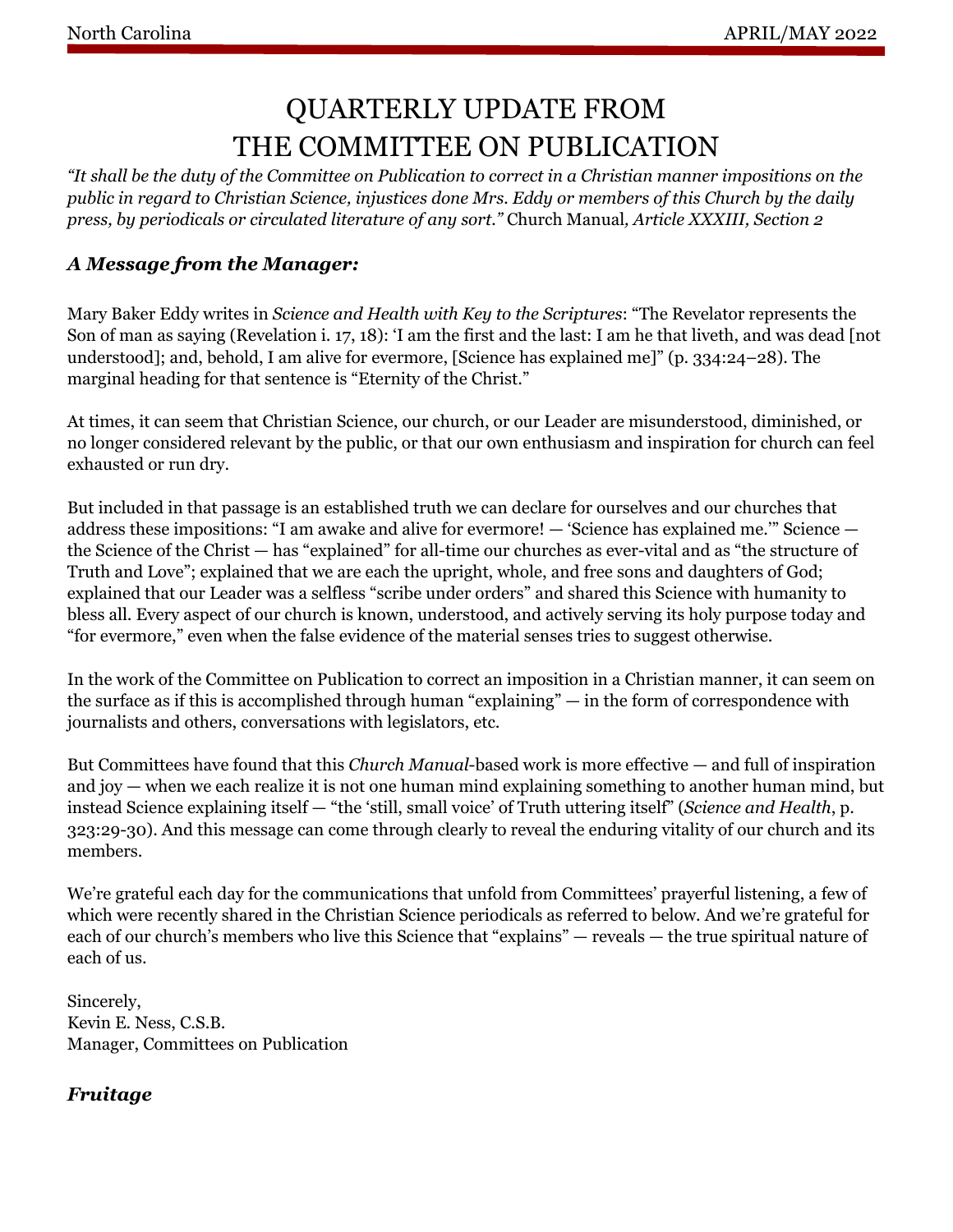Our Committee on Publication responses strive to follow Mary Baker Eddy's counsel to her students "to be charitable and kind, not only towards differing forms of religion and medicine, but to those who hold these differing opinions" as well to "be faithful in pointing the way through Christ, as we understand it, but … also [to] be careful always to 'judge righteous judgment,' and never to condemn rashly" (*Science and Health*, p. 444:13-19). Here are two recent articles in the Christian Science periodicals which share a few examples of Committees' responses:

A recently published book *To Baptize or Not to Baptize,* written by a Lutheran pastor and author of several other books and more than 200 articles, included a scenario involving a couple seeking baptism for their baby. The mother is from a Christian Science background, and brief as this case is, it includes several substantial impositions on the public in regard to Christian Science, including the statement, "Despite its name, 'The Church of Christ, Scientist' is not a Christian church." Included in the article below, recently published in *The Christian Science Journal* is a letter to the author of this book from the Office of the Committee on Publication, which resulted in a gracious and thoughtful response from the author recognizing the value of Christ's blessings as evidenced in the letter.

### **[Allowing our Christianity to shine](https://journal.christianscience.com/shared/view/5hh5lqivg4?s=copylink)**

*The Christian Science Journal,* May 2022

#### Excerpt:

… I also wanted to offer a few words about the meaning and practice of baptism in Christian Science. I loved reading about your own experience and ever-deepening understanding of baptism in "Still Life with Baptism," and I appreciated the pithy quotes from Martin Luther woven throughout. One of these particularly resonated with my experience of baptism as a Christian Scientist: "Thus a Christian life is nothing else than a daily baptism, begun once and continuing ever after." I realize that the words "begun once" refer to a physical act involving water, but surely the continuing, daily baptism takes place in the private sanctuary of one's heart.

Christian Scientists seek to live in alignment with the words of Jesus, as recorded in John: "But the time approaches, indeed it is already here, when those who are real worshippers will worship the Father in spirit and in truth. Such are the worshippers whom the Father wants" [\(4:23](https://login.concord.christianscience.com/concord3/search/?query=John+4:23)). For us, baptism is not a one-time event involving water, but a purification of the heart and of consciousness—a cleansing from sin and spiritual complacency so as to enter into communion with God and to feel more deeply the sanctifying and transformative influence of God's holiness and grace. This profound inward meeting with Christ through his Word is something we endeavor to experience as a continuing, core element of Christian life.

In the words of one of my favorite Christian authors, Dietrich Bonhoeffer: "Every morning God gives us the gift of comprehending anew his faithfulness of old; thus, in the midst of our life with God, we may daily begin a new life with him."

#### **[Responses to the press on vaccination](https://sentinel.christianscience.com/shared/view/2d9ft326gjg?s=copylink)**

\_\_\_\_\_\_\_\_\_\_\_\_\_\_\_\_\_\_\_\_\_

*Christian Science Sentinel,* January 31, 2022

These articles convey our enduring respect for, and conscientious obedience to, the laws of the land—a commitment that has always been accompanied by the vital, demonstrable, leavening impact of Christian Science healing throughout the world.

During the pandemic, Committees on Publication have had numerous opportunities to share with the media and others the Christian Science perspective on vaccination and public health, two of which were included in the *Christian Science Sentinel* earlier this year.